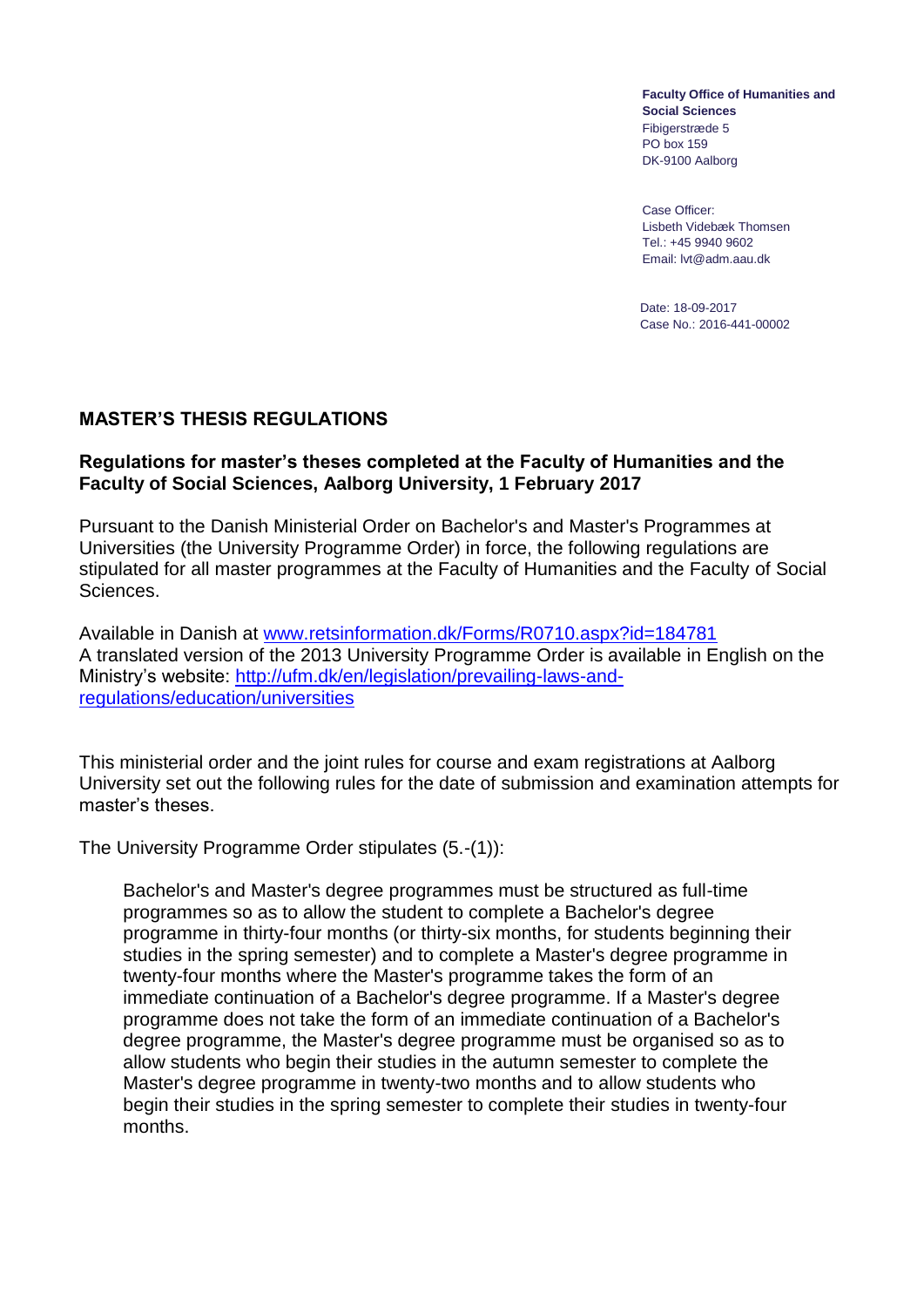Bachelor's and Master's degree programmes may also be structured as part-time study programmes; see the University Act.

At the Faculty of Humanities and the Faculty of Social Sciences, the master's thesis semester is completed during the  $10<sup>th</sup>$  semester of the degree programme.

# **1. Legal requirement of master's thesis semester registration**

It is mandatory for all master's students who have passed all other examinations than the master's thesis to register for the master's thesis semester.

Students who do not register themselves will be registered by the University.

Withdrawal from the first examination attempt is not possible unless exceptional circumstances apply (such as sick leave, care commitments for dependants, parental leave, adoption, military service, etc.).

In case that students fail their first examination attempt, they will be automatically registered for a second attempt; the same applies to the third attempt. In such case, the Faculty Office will confer with the relevant school and study board.

Students may register for the master's thesis semester when all other examinations have been passed; however, students who need to pass one examination of up to 10 ECTS points from a previous semester may also register for the master's thesis semester. All examinations must be passed by the end of semester 10.

[http://www.fhs.aau.dk/digitalAssets/300/300229\\_examination-regulations.pdf](http://www.fhs.aau.dk/digitalAssets/300/300229_examination-regulations.pdf)

## **2. Thesis statement**

The head of school must approve the thesis statement and a supervision plan. In accordance with the Scheme of Delegation, the head of school may delegate authority to an academic staff member who possesses the appropriate academic expertise.

At the Faculty of Humanities and the Faculty of Social Sciences at Aalborg University, the student and their study board will sign a thesis contract. A thesis contract is a binding document which includes various information such as thesis topic and supervisor.

On the basis of the approved thesis statement, the student will write a master's thesis. Students may write their thesis individually or in cooperation with one or more fellow students; individual study boards may determine the maximum number of students in a thesis group.

## **3. Thesis period, submission deadline and late submission**

In the spring semester, master's thesis students must submit their thesis by the end of May and in the autumn semester by the end of December. The specific date of submission is determined by their study board.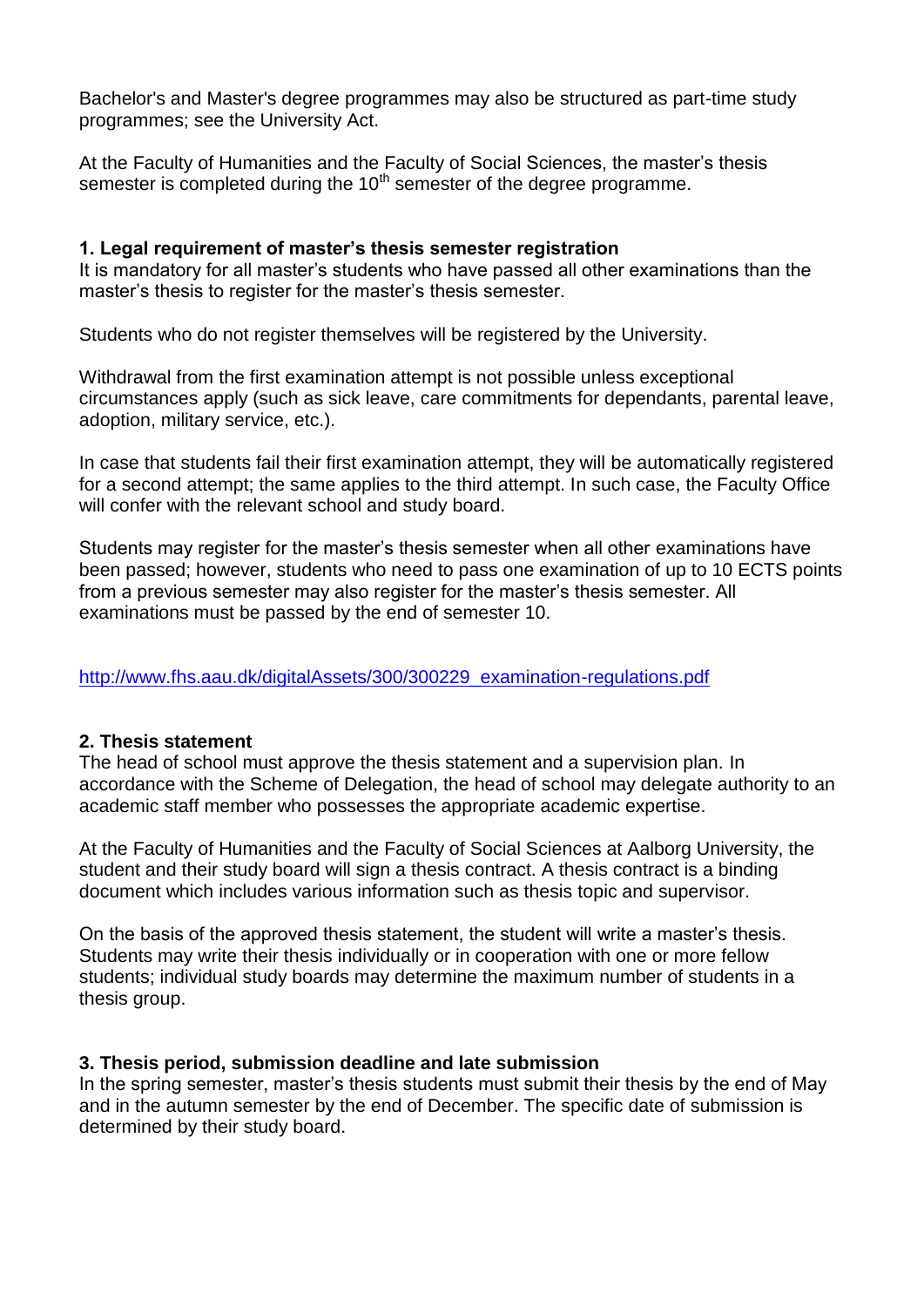When the deadline for the submission of the master's thesis has been determined (cf. section 1), this deadline will be final and binding, and students cannot withdraw their registration.

# **3.1 Late submission**

After the submission deadline, the programme secretaries will control if any students have not submitted their thesis on time. If students fail to submit their thesis by the prescribed deadline, this will be regarded as a failed examination attempt. This is registered as 'nonattendance' in the Student Self-Service system (STADS).

In such cases, students must, in cooperation with their supervisor, complete a revised thesis statement within the same subject area. The revised thesis statement must be submitted for the approval of the head of school (or the person(s) to whom the head of studies has delegated this authority) no later than 14 days after the original deadline. In addition, a revised thesis contract must be signed and a new three-month deadline set. The three months will run from the day after the revised thesis contract has been signed.

Please note that students will not have to write a new thesis statement; they merely need to revise their original thesis statement. Thus, the revised thesis statement must require an added workload of three months, but should not require students to re-write the entire thesis.

Please note that the study boards may determine whether students are offered additional supervision in connection with a revised thesis statement. Thus, in the event of late submission, students cannot expect to be offered additional supervision.

## **3.2 Exceeding new submission deadlines**

-

If students fail to submit their thesis within the new prescribed deadline, the examination result will yet again be registered in STADS as 'absent', and the students will have used two examination attempts. In accordance with the general rules on examination attempts (the Examination Order No. 1062 of 30 June 2016, 13(2)), students are entitled to a maximum of three attempts to pass their master's thesis. The third attempt to pass the master's thesis will follow the procedure outlined in section 3.1.

Students who fail the third examination have no legal right to have another examination attempt even if the first attempt was used due to the University's policy of mandatory registration.

However, in exceptional circumstances, the study board of the programme in question may grant an exemption from the rule on a maximum of three attempts. (The University Act, Act No. 261 of 18 March 2015, 18(4.4))

The programme secretaries will follow up on the status of master's thesis students and, in the event of a failed third attempt, must follow the procedure stipulated in Aalborg University's regulations for 'Termination of enrolment due to lack of participation'. Lack of participation is defined as a student being 'an inactive student [...] who has failed in a period of one year to pass an exam at Aalborg University or any other higher education institution that is a part of his or her study programme. The one-year period does not comprise periods in which the student is granted leave from the study programme in question.<sup>1</sup>

<sup>&</sup>lt;sup>1</sup>Please refer to Aalborg University's regulations for 'Termination of enrolment due to lack of participation' [http://www.aauhaandbog.aau.dk/file/9810/Exmatrikulationsregler\\_af\\_1\\_September\\_2016\\_ENG.pdf](http://www.aauhaandbog.aau.dk/file/9809/Exmatrikulationsregler_af_1_september_2016.pdf)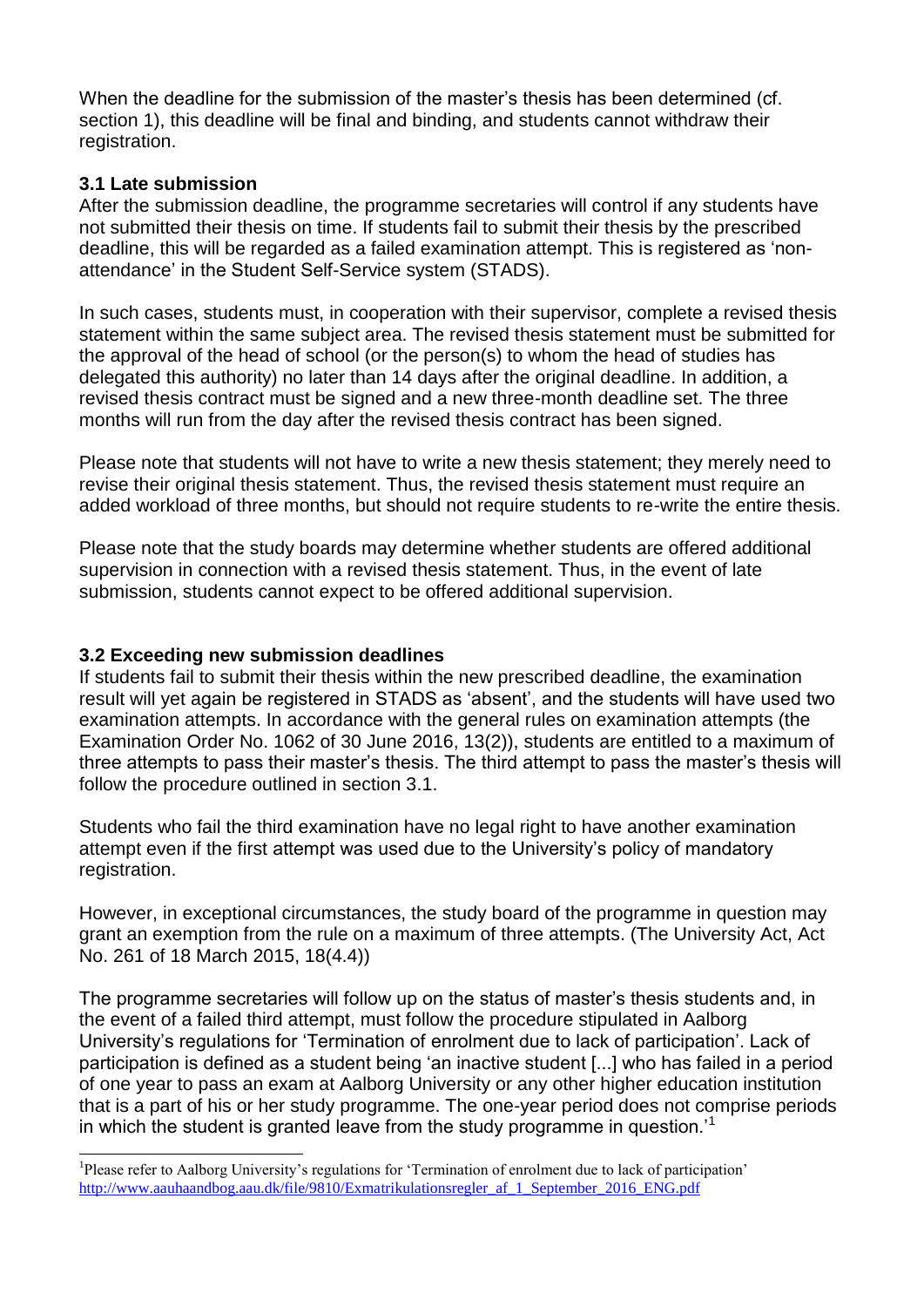In exceptional circumstances, such as sick leave, care commitments for dependants, parental leave, adoption, military service, etc., and only upon written application, the Dean of the Faculty of Humanities or the Dean of the Faculty of Social Sciences may grant exemption from the rules regarding lack of participation.

## **4. Examination and assessment**

When the thesis contract has been signed (cf. section 1), students cannot postpone their examination by failing to register for the examination or by withdrawing from the examination. The study board secretaries will check that all formal requirements regarding submission have been met in the exam registration system Digital Exam [www.de.aau.dk.](http://www.de.aau.dk/) Students who have not registered for their examination will be registered by the University as described in section 1.

## **4.1 Type of examination**

If no other provisions have been made by the individual study board, the following type of examination will apply:

An oral examination based on the students' written work, whether prepared individually or in cooperation with others. The examination is conducted as a conversation between the student(s), examiner and co-examiner. If the master's thesis have been written by a group of students, the group will be jointly responsible for the entire written work. The master's thesis constitutes the basis for the examination and assessment, and an overall assessment of the thesis and the oral performance will be made. At oral group examinations, the examination must be conducted in such a way that an individual assessment of each individual student's performance is ensured; cf. the Examination Order in force.

The extents to which the learning objectives of the master's thesis semester have been met are part of the overall assessment. The grade is based on an overall assessment of the thesis, the presentation, the joint discussion and the individual verbal contribution to this discussion including an assessment of the student's verbal communication skills, writing skills and language accuracy; thus, each individual student will receive one grade based on their performance as a whole.

In exceptional circumstances, the Dean may determine that an examination may be conducted in a different manner.

The duration of the examination is determined by the relevant school or study board and is stated in the programme curriculum and regulations or in the school's general examination regulations.

#### **4.2 Assessment**

Deliberations by the examiner and the co-examiner will result in a grade being awarded according to the 7-point grading scale. The examiner will announce this grade to the students shortly after the examination.

Students will not receive a written assessment of their master's thesis.